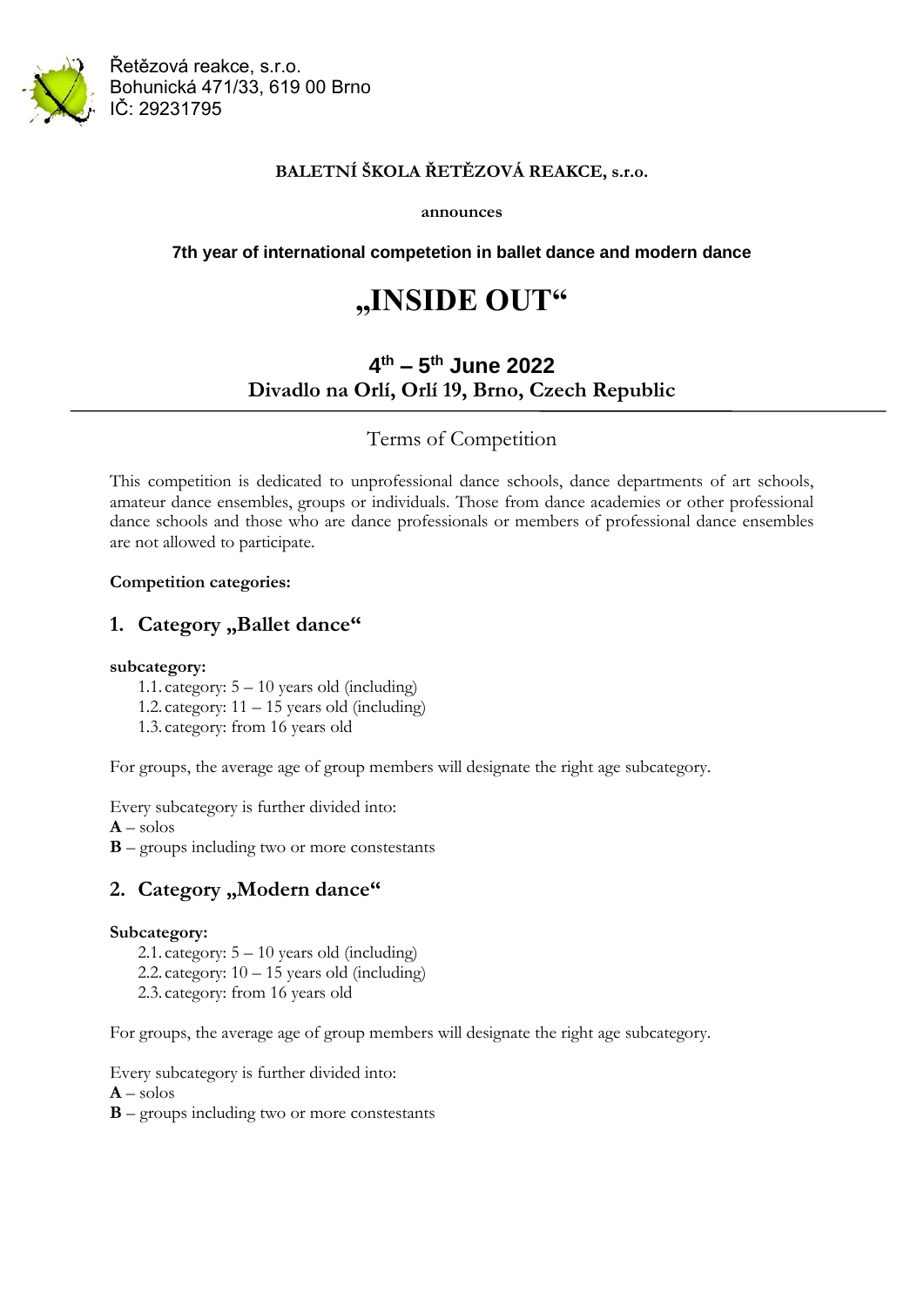

Řetězová reakce, s.r.o. Bohunická 471/33, 619 00 Brno IČ: 29231795

#### **Terms and conditions:**

- **•** preferred music selection is modern music for ballet dance and classical music for modern dance; in the case of incompatibility of the performace with this condition the performance shall not be disqualified, but will obtain less points for the "music selection" criterion
- every single contestant is allowed to compete once in a solo competition and once in a group competition
- the lenght of one performance should not exceed 3:30 mins (longer performances shall be disqualified)
- those from dance academies or other professional dance schools and those who are dance professionals or members of professional dance ensembles are not allowed to participate.
- every school is entitled to enlist only 4 performances in one category
- the order of performances will be determined by the organizers, the schedule will be provided to the competing schools and individuals in advance.

#### **Applications:**

- Applications should be sent in electronically only on a prescribed form. Deadline for sending the applications is set on 10st May 2022. Applications received after this date will not be considered.
- Records of performance music is considered as a part of the application. The record should be sent to 25th May 2020. The records can be in format of mp3, mp4, rar, zip sent to [naruby.info@gmail.com](mailto:naruby.info@gmail.com) .
- A form of onset entrance in the performance should be noted in the application entrance with music or without, exact runtime of the entrance in the music should be specified.
- Light and other special effects are not allowed, contestants are responsible for other props that they wishes to use in their performance.
- Electronic registration will be open 5 days before the competition. It offers contestants possibility to make small adjustments in their application informations (eg. changes in members of the group due to illness) and also to confirm their participation. The registration will be open also on day of the masterclasses as well as on the location on the day of the competition.

#### **Assessment:**

The expert jury´s evaluation is based on score. In each category, the following awards will be announced:

**1. place 2. place 3. place Honorable recognition**

**Evaluating criterias:** creativity, music selection, harmony of the dance and music, dance expression, technical skill, and ability to improvise.

The expert jury based on the evaluation of individual competition numbers reserves the right not to award any of the prizes or right to duplicate awarded prize.

Apart from prizes awarded in each competition category, prize GRAND PRIX will be announced for the performance that best fulfilled the intention of the competition, tj. linking ballet dance with